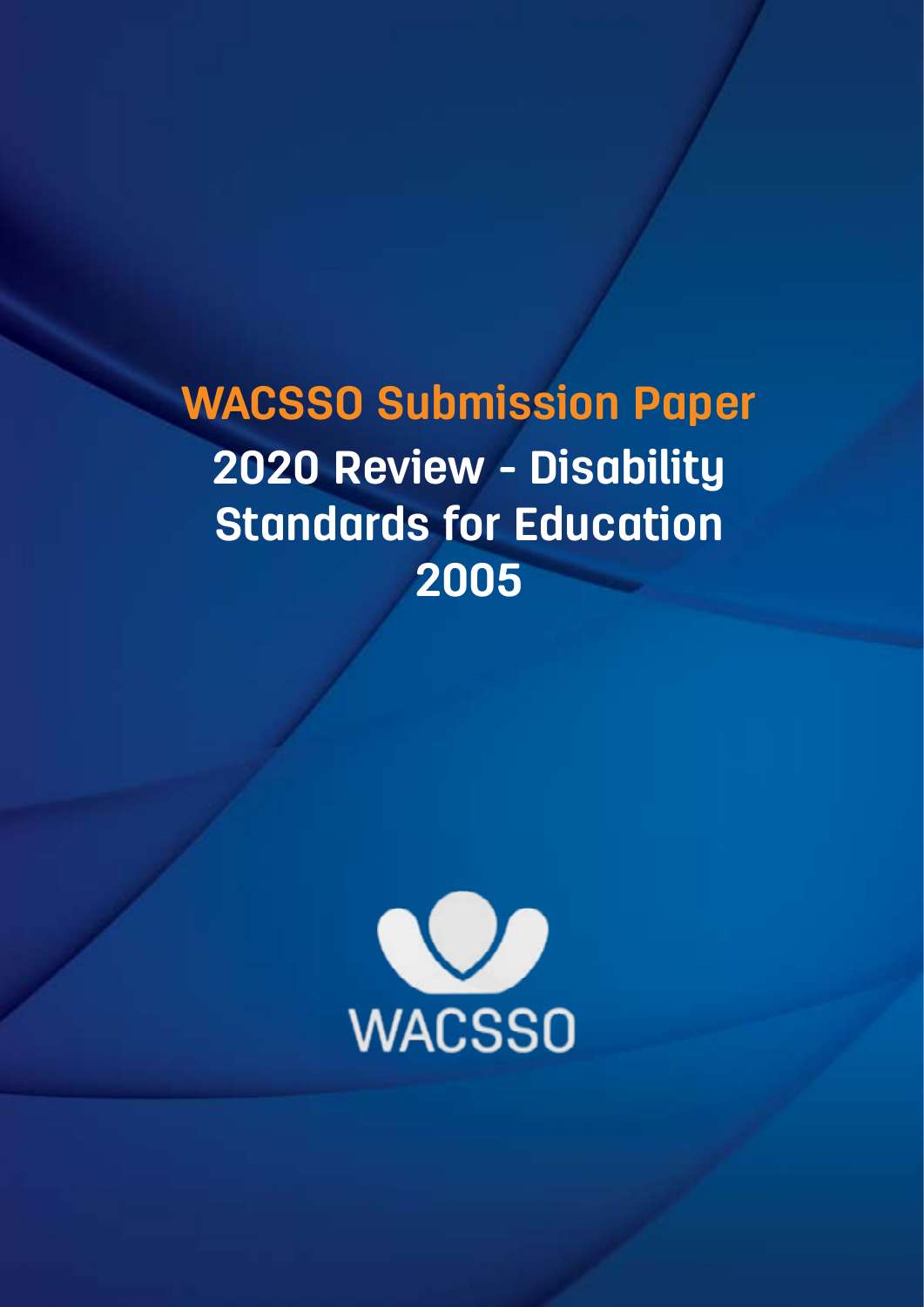#### **Acknowledgments**

WACSSO acknowledges parents as the first educators in their child's life. We celebrate and honour the diversity of families and recognise the vital role they play in supporting children and young people throughout their learning journeys.

This submission has been prepared with the help of Western Australian public school parents, Parents and Citizen Associations and school communities. WACSSO would like to thank those parents who have shared their personal stories and experiences of having a child with disability in the public education system, and for the passion and dedication they show in advocating for more accessible and inclusive education opportunities for all children.

#### WA Council of State School Organisations Inc.

15 Rougi Street Fost Perth Western Austrolia 6004 PO Box 6295 Fost Peth. Western Australia 6892 p (08) 9264 4000

e info@wacsso.wa.edu.ou

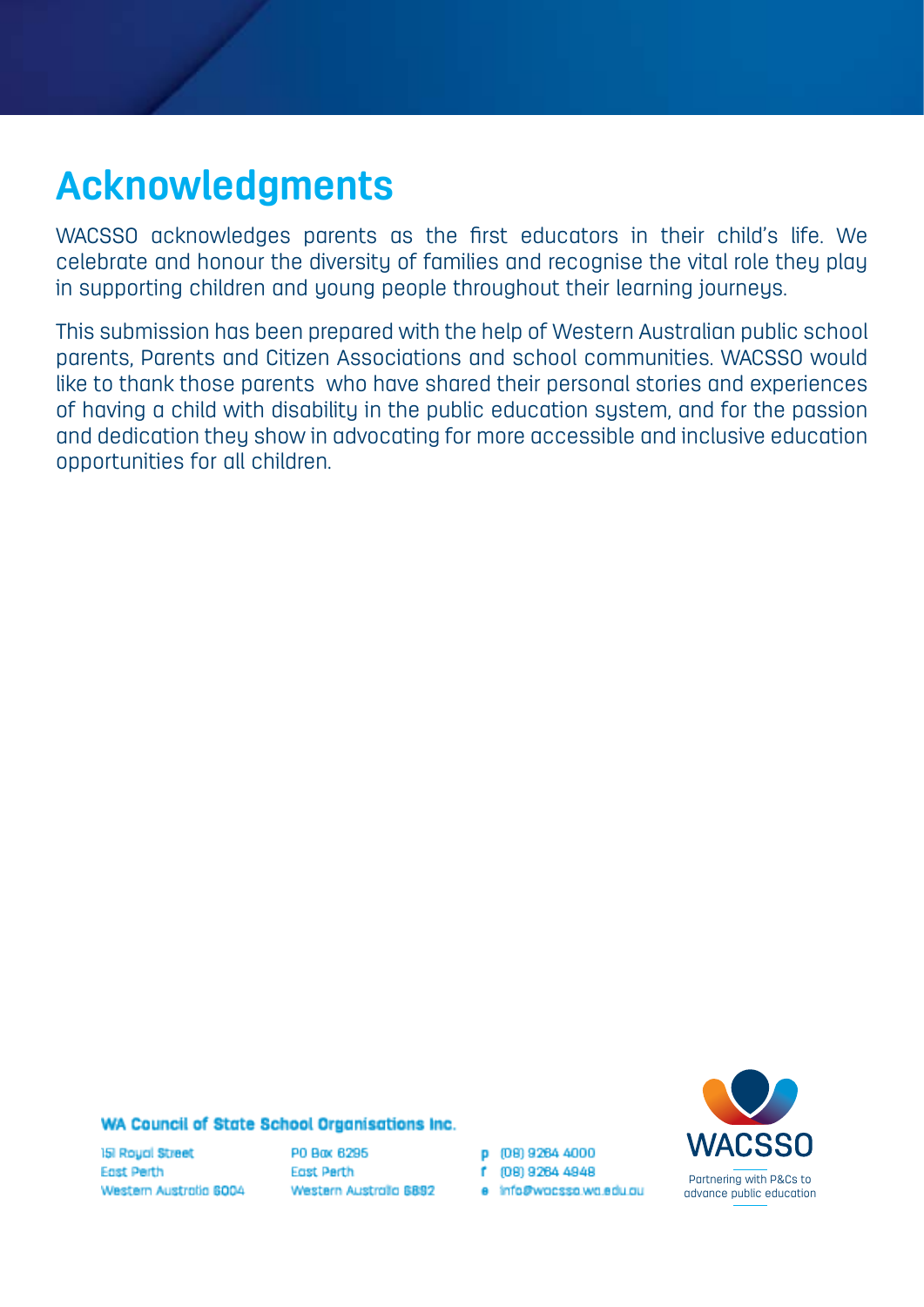## **Contents**

| The Standards should be Familiar and Accessible for Parents |
|-------------------------------------------------------------|
| The Standards are not Reaching or Representing a Variety of |
|                                                             |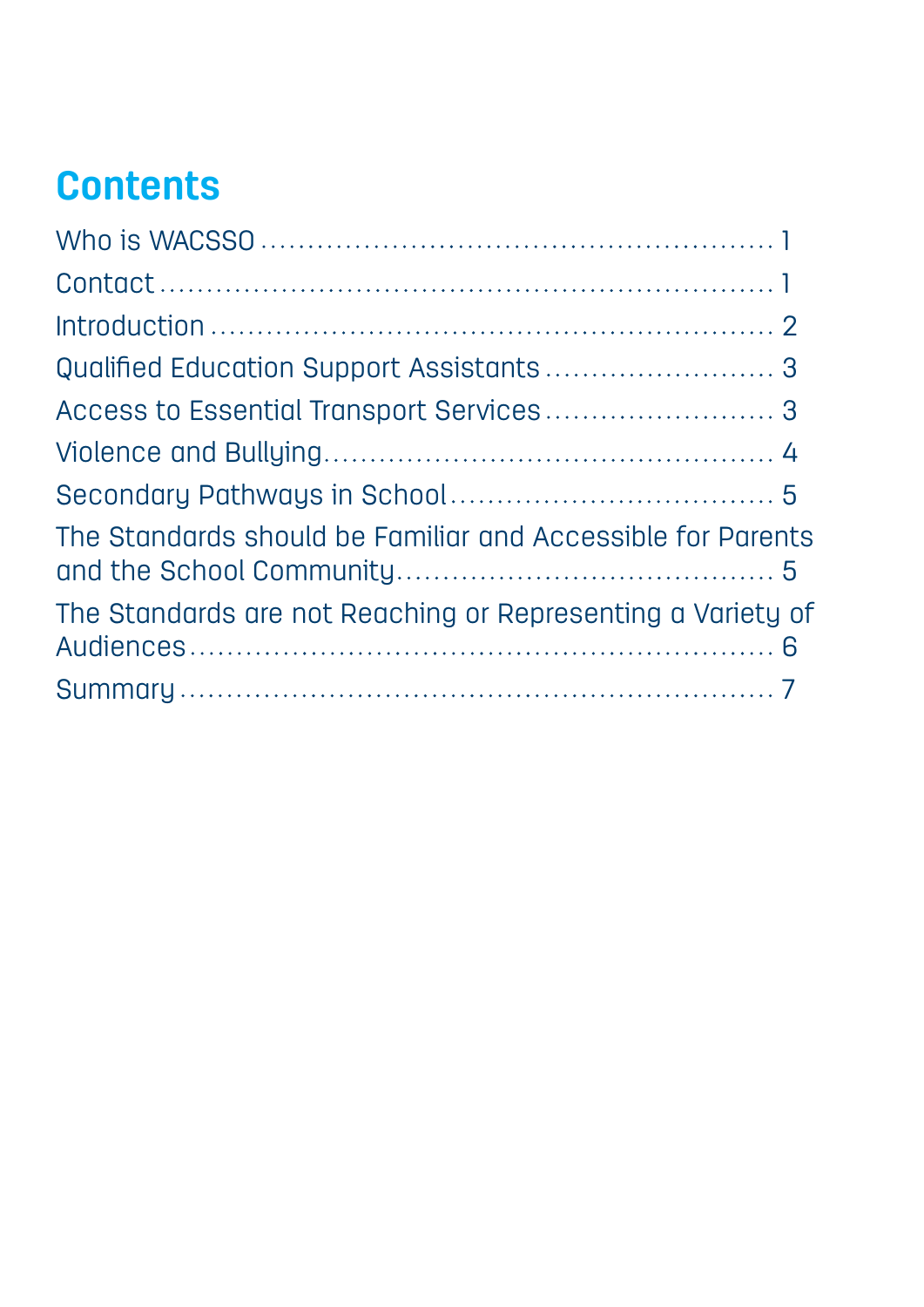# **Who is WACSSO**

The Western Australian Council of State School Organisations Inc. (WACSSO) is the peak body representing parents of public school students in Western Australia. WACSSO provides services and representation at State and National level to over 660 Parents and Citizens Associations (P&Cs). WACSSO is largely a volunteer organisation made up of a President and State Councillors (representatives) from geographically based electorates and, as such, the organisation has a wide representative reach across the state. WACSSO uses our strong networks with parents, carers and stakeholders in public education to inform our advocacy efforts. These connections allow us to highlight important issues for our affiliates, parents of children in public schools across Western Australia, as we strive to provide a collective voice! .

#### **Contact**

Pania Turner

WACSSO President

0477 644 000 | president@wacsso.wa.edu.au | PO Box 6295 East Perth, WA 6892

1 WACSSO recognises the term "parent" to also include a child's primary carer.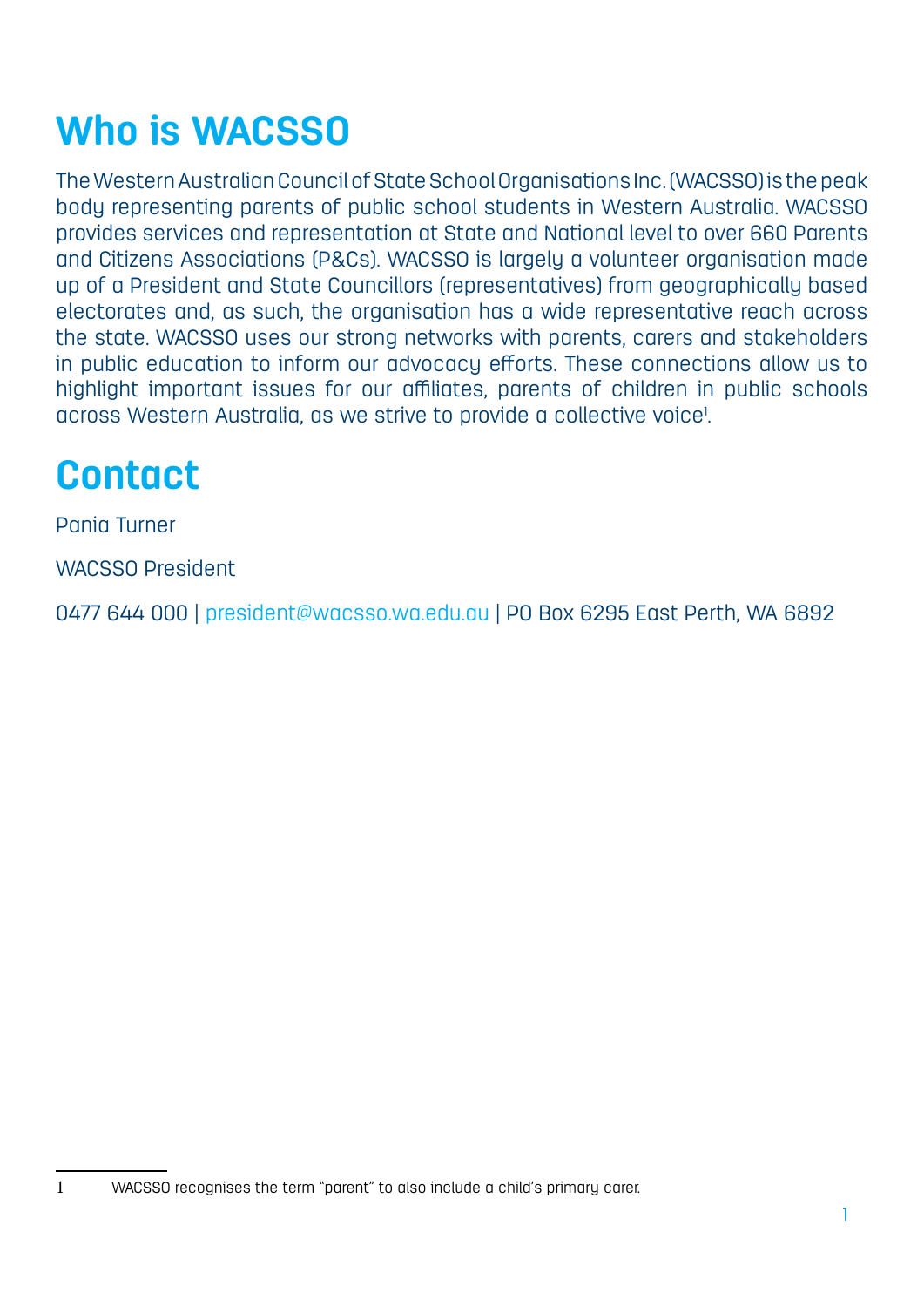#### **Introduction**

The 2020 Review of the Disability Standards for Education allows WACSSO the opportunity to share the experiences of parents who have children with disability. Parents have the greatest understanding of the challenges their children face in their education journey, and are often required to advocate on their child's behalf in the school setting. It is imperative that the Australian Government actively seek feedback from parents and families; and use these insights to inform positive reforms to the Disability Standards for Education 2005.

Feedback from parents has highlighted the inequity that unfairly burdens students with disability. These inequities exist within a range of different areas, such as qualifications of Education Assistants; issues relating to transport; lack of capacity to provide specialised education; lack of senior secondary pathways; delays in support services; bullying and violence in schools; and a range of other areas. It is the purpose of the Standards to address these areas, however the voices of parents in public schools suggests shortfalls in the Standards, which will be highlighted in this submission.

The lack of knowledge parents have of the Disability Standards for Education 2005 is worrying. For the Standards to be effective they must be understood and embraced in school communities. The Standards are not readily accessible to parents. It is important for information about the Standards to be delivered in a diversity of ways so it is effectively communicated with people from different backgrounds throughout Australia. In this submission paper we will discuss our recent survey which highlighted this lack of knowledge amongst parents and make suggestions as to how the Disability Standards could be better promoted to parents.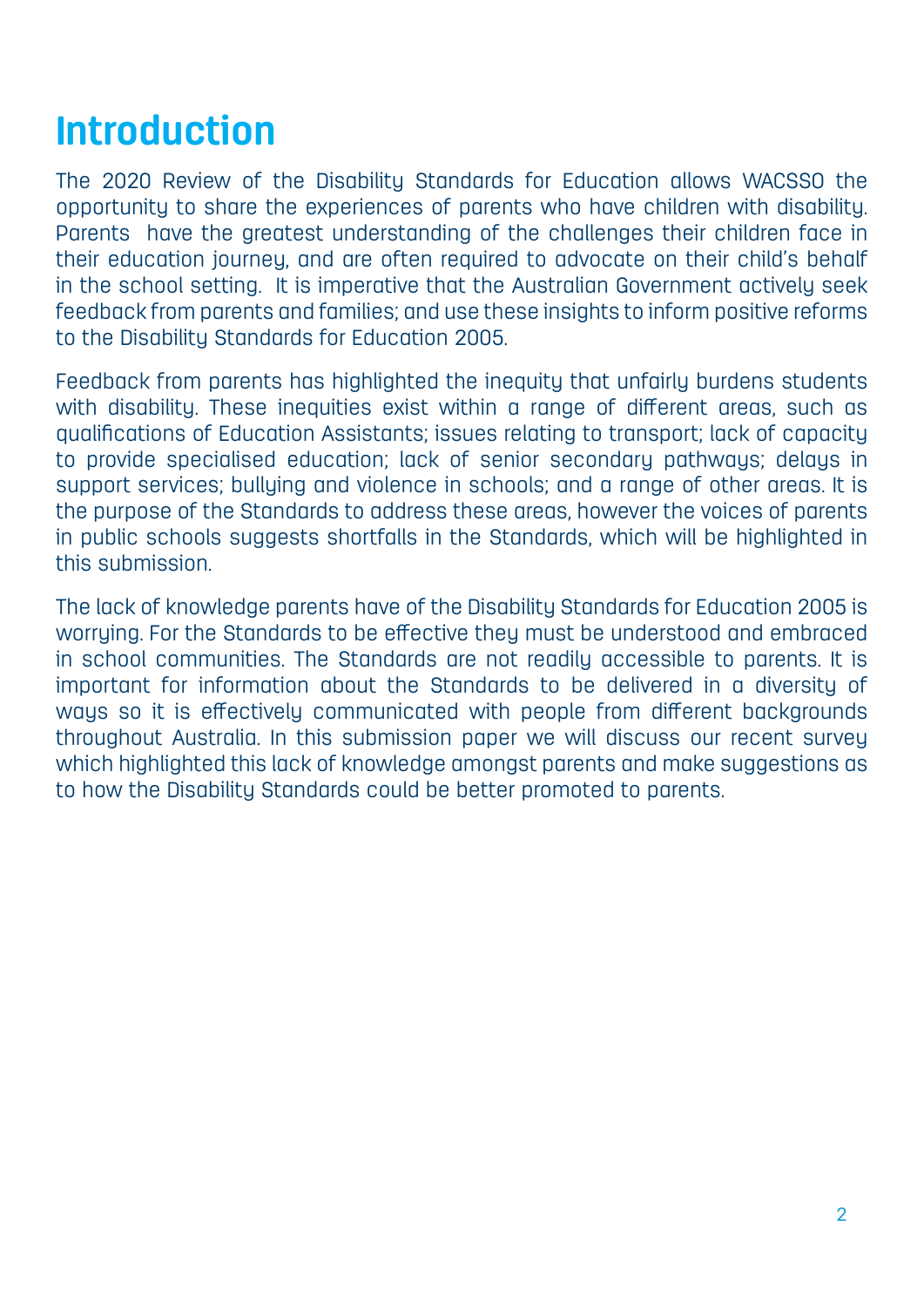### **Qualified Education Support Assistants**

Section 7.2 of the Disability Standards for Education 2005 states that an education provider must take reasonable steps to ensure students have access to general and specialised support services. Feedback from WACSSO affiliates has highlighted concerns regarding the training and qualifications of Education Assistants. It is imperative that Education Assistants working with students with disability are equipped with the professional skills, knowledge and resources to provide the appropriate specialised support. We acknowledge that Education Assistants provide valuable support for students, however there are cases where the Education Assistant is not adequately qualified to deal with the complexities of an individual student's disability and their interaction with classroom dynamics. To address this, more resources must be allocated to ensure all staff are appropriately qualified to support students in their care in our schools. Too often the students with the most complex needs in our schools have the least qualified person in the classroom directing their education.

Currently in Western Australia there is no requirement for Education Assistants working with deaf students to hold a qualification in Australian Sign Language (AUSLAN) from National Accreditation Authority for Translators and Interpreters. This is just one example where inadequate training of staff impacts access to education and restricts future opportunities for deaf students, contributing to lifelong deficits in employment, citizenship, and mental health. Added support and appropriately trained staff will work towards decreasing the disadvantages students face and increase their options to stay on at school and to access further training and/or employment when they leave school. It has been argued that the cost to be borne in training and employing appropriately qualified Education Assistants to support students with disability would result in undue financial hardship for the education provider, consideration should be given to the lifelong cost of sub-optimal education and the burden placed on individuals, families and society this results in.

#### **Access to Essential Transport Services**

Section 7.2.3 of the Disability Standards for Education 2005 states "If a specialised support service is necessary for the student to be able to participate in the activities for which he or she is enrolled, and is of a kind that is not provided by the provider, the provider must take reasonable steps to facilitate the provision of the service to the student by another person or agency," feedback suggests the facilitation of these services is not administered correctly in relation to students with disability receiving much needed transport to their schools. For example, in Western Australia, School Bus Services, who are administered by the Public Transport Authority, are responsible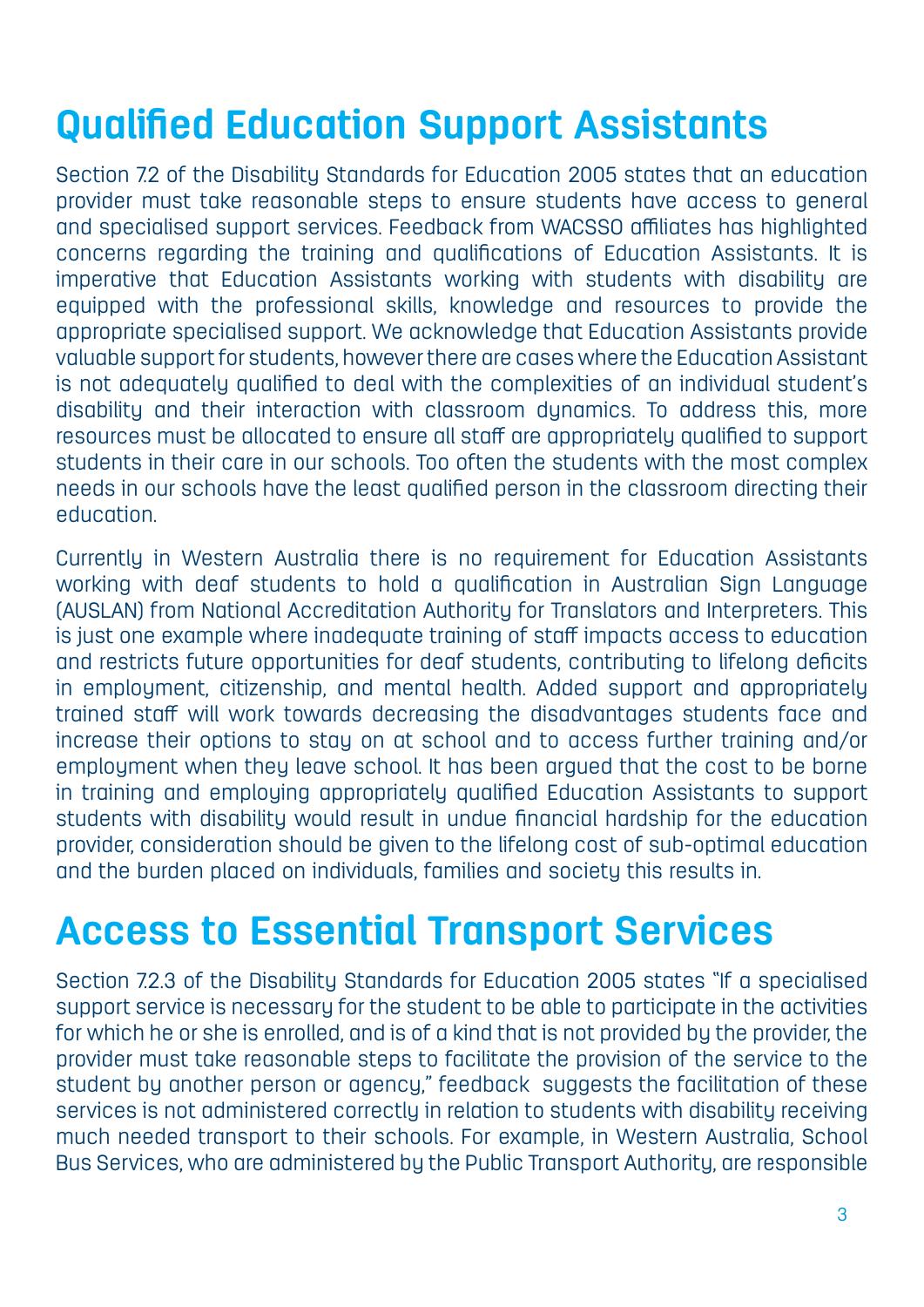for providing students with disability free transport assistance when travelling to and from school. Parents have reported instances where a lack of facilitation to certain disabilities has resulted in a student missing out on the services. In one specific case, a vehicle contracted by the School Bus Service did not have the necessary requirements to appropriately facilitate a student in a wheelchair which lead to that student missing out on the service. WACSSO expects that if the Standards were effective, such instances would not occur. In regards to our affiliate's experience, WACSSO believes reasonable steps were not taken to facilitate this student, this is contrary to Section 7.2.3 where the use of the term "take reasonable steps" is used. This term is poorly defined and too open for interpretation and as a consequence can lead to students missing out on much needed services and assistance. We call on State and Federal Governments to address these issues by eliminating gaps in the Standards that contribute to these shortfalls.

Another issue highlighted by WACSSO affiliates was the lack of flexibility of the School Bus Services transport services. We are aware of instances where families who utilised the bus pickup services moved to a different house within the same suburb, however, the student's transport service would not include the new address in their pickup route. This lack of flexibility burdens families as it can restrict choices such as moving house, and often makes it harder for young people with disability to receive the support they need. When striving for equitable education experiences and outcomes for students with disability it is important that the Standards reflect and understand the unique difficulties faced by families.

### **Violence and Bullying**

The Royal Commision into Violence, Abuse, Neglect and Exploitation of People with Disability, as well as many other reports, clearly show that students with disability are at far greater risk of being victims of violence and bullying while at school. This shows that the Disability Standards for Education 2005 are not effective in this area and need to provide stronger protection for students with disability.

WACSSO calls upon Government to acknowledge and be active in addressing disability specific bullying. Government has a responsibility to ensure that students are emotionally and physically safe and secure in their school environments, free from abuse, bullying, discrimination and undue risk.

The Standards require an education provider to develop and implement strategies and programs to prevent harassment or victimisation of a student with disability. For schools to do this well they must be equipped to understand what disability specific bullying is and will then require the expertise and resources to address disability specific bullying.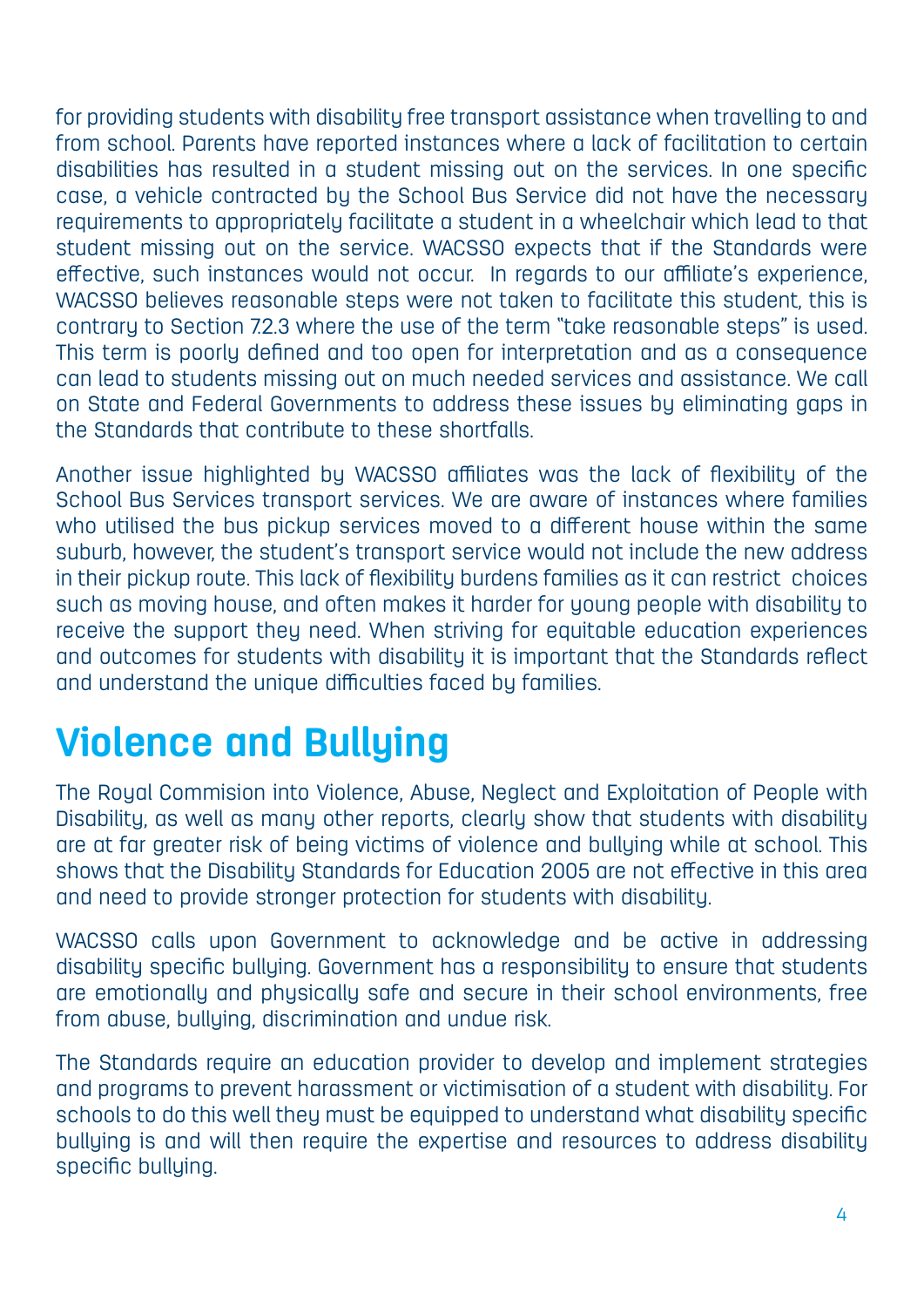#### **Secondary Pathways in School**

Feedback WACSSO has received highlights shortfalls in the Disability Standards for Education 2005 effectiveness in areas of participation, curriculum development, accreditation and delivery, particularly when regarding senior secondary pathways for students with disability.

When most students enter their final years of secondary schooling, they have greater access to career and educational pathways, however this is often not the case for students with disability. Feedback from WACSSO affiliates suggests the access to desired Vocational Educational Training (VET) and Australian Tertiary Admission Rank (ATAR) courses is often less attainable for students with disability, as these pathways do not always have the necessary support in place to meet needs of the student. As an example, we recently received feedback from a parent whose child's ATAR subject selection options were reduced due to their disability. In this scenario it seemed as though it was the rigid and competitive structure of the ATAR pathway, which lead to the student missing out on their desired subject selection. This issue could be addressed with a more comprehensive support structure for students with disability in relation to curriculum development and participation. For example, offering greater flexibility in senior secondary pathways to meet the needs of students with disability.

#### **The Standards should be Familiar and Accessible for Parents and the School Community**

A survey recently conducted by WACSSO identified a lack of awareness of the Disability Standards for Education 2005. Feedback from our network of parents showed that of the parents who had a child or children with disability, 54% did not know the Standards existed, 35% had heard about the Standards but did not have a good understanding of what they are for, and only 11% had a good understanding of the Standards. In addition, the feedback showed that many of these parents were having issues in areas that the Standards addressed. .

In addition, our survey highlighted what parents who did not have a child with disability knew about the Standards, their observations of issues parents who had a child with disability experienced, and their expectations for entire school communities to offer greater assistance to students with disability. From the responses to our survey,

<sup>1</sup> WACSSO's 'Disability Standards for Education 2005 - What do parents and carers know about the Standards' survey received 107 responses and was open from 02/09/2020 - 18/09/2020.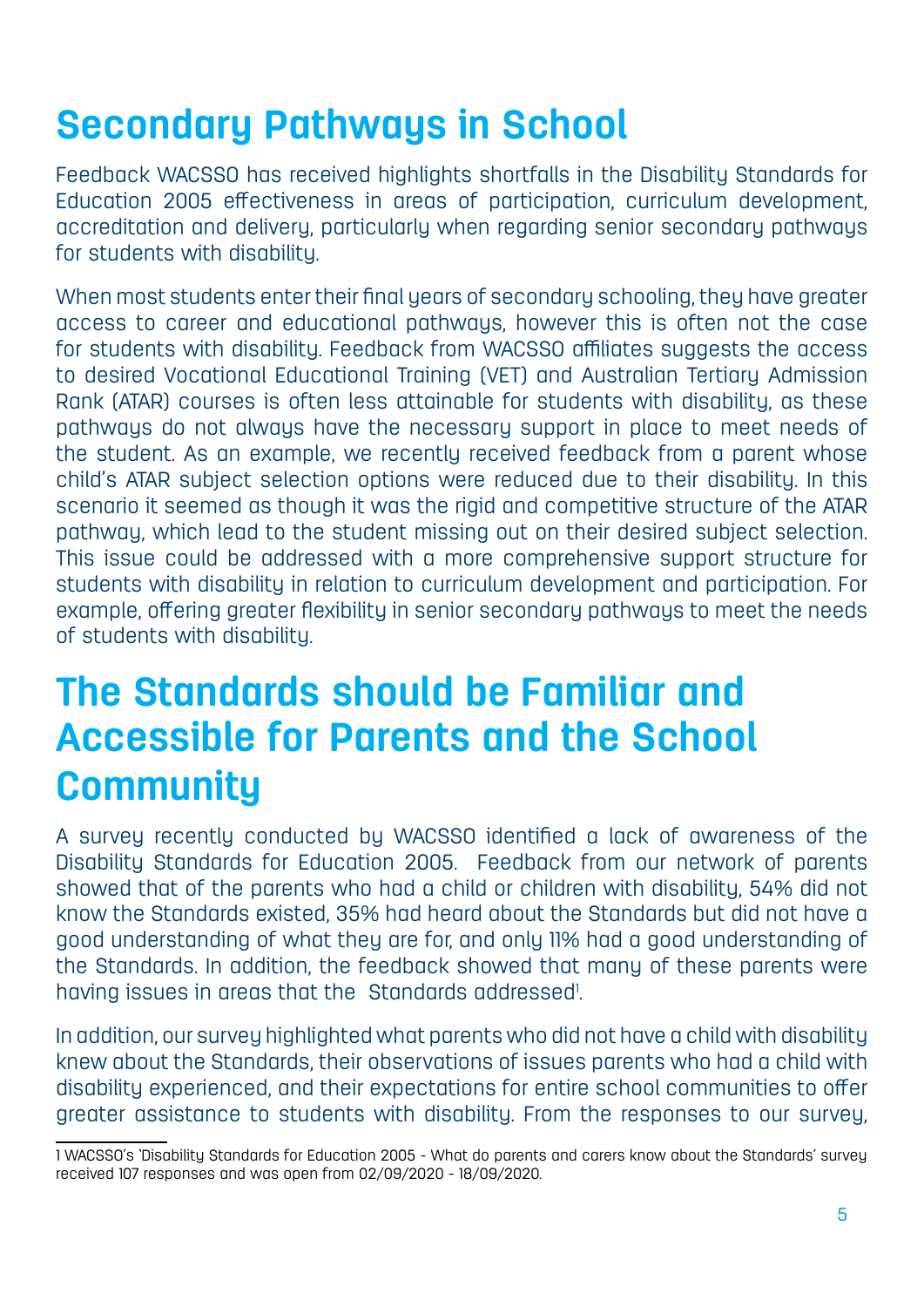65% of parents did not have a child with a disability, and 36% of these parents suggested that their schools needed a better understand of the Standards. The survey also showed that 63% of parents who did not have a child with disability did not know anything of the Standards. This feedback shows that parents and school communities are calling for stronger support of students with disability and their families.

WACSSO calls on the Federal Government to address this issue of accessibility by better communicating the Disability Standards to parents and carers; and increase the knowledge and understanding of the Standards in the community through targeted campaigns and promotion. It is crucial that the Disability Standards are well known in school and education settings. Knowledge of the Disability Standards would provide parents a solid foundation from which to advocate for their child and increase access to an equitable education.

Government must work towards stronger collaboration with parent networks such as WACSSO and other State and Territory bodies representing parents of children in Government schools to assist in the dissemination of information relating to the Disability Standards. It is also important that there is a greater variety of communication channels when delivering information to help guide parents through the Standards.

#### **The Standards are not Reaching or Representing a Variety of Audiences**

WACSSO's recent survey to parents highlighted the inconsistency of experiences relating to the support received by children with disability. Some parents mentioned that they received excellent support, while others spoke of their struggles to receive necessary assistance in relation to their child's education. This suggests the Disability Standards for Education 2005 are not effectively working as a framework to ensure students with disability are able to receive a high-quality education experience and all that the Australian Public Education system has to offer. WACSSO calls on State and Federal Governments to address these inconsistencies by ensuring that the Standards provide strong representation and protection from discrimination for students with a disability and are properly implemented on a national level.